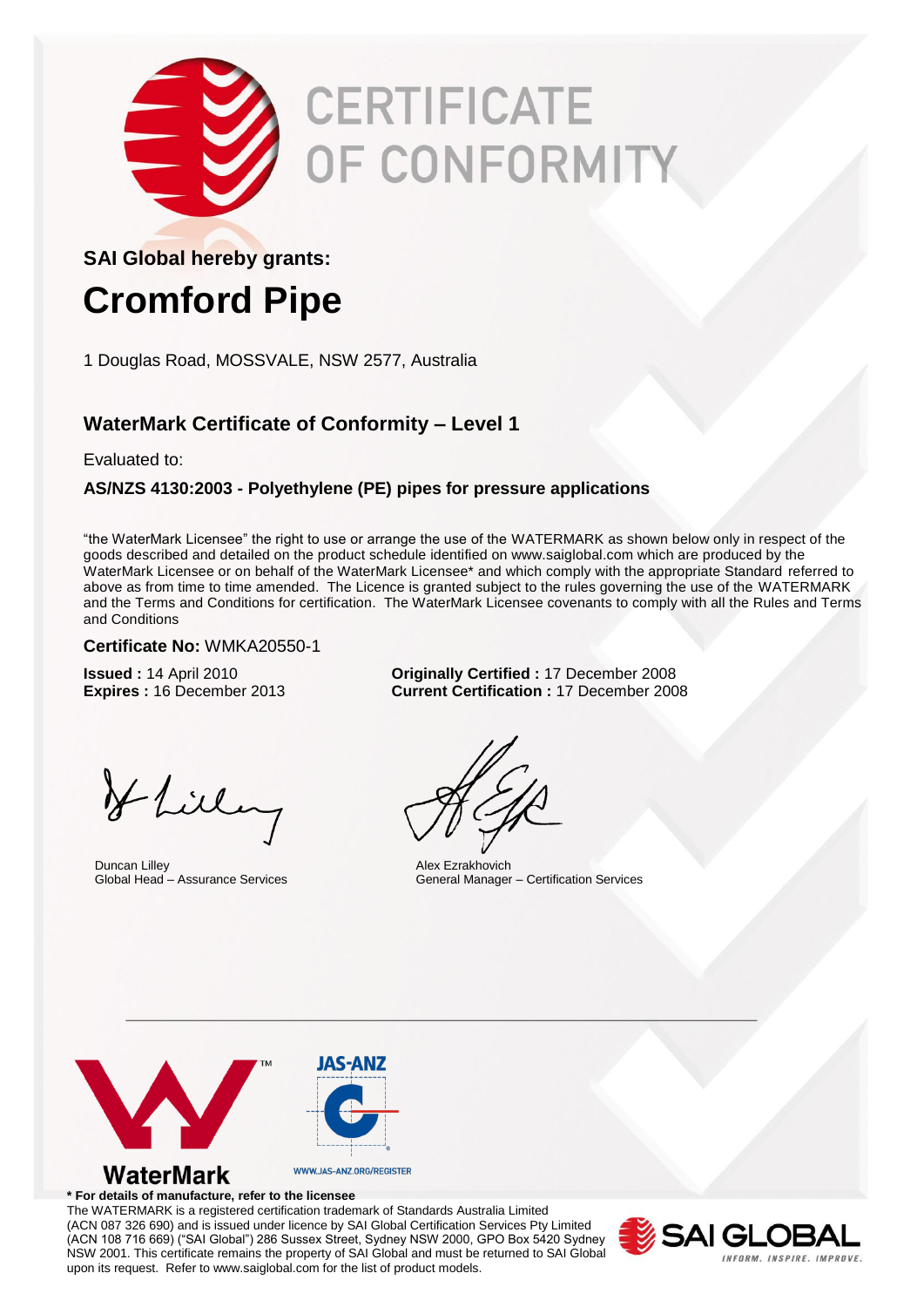### **SCHEDULE TO CERTIFICATE OF CONFORMITY**

### **SAI Global hereby grants :**

## **Cromford Pipe**

1 Douglas Road, MOSSVALE, NSW 2577, Australia

### **WaterMark Certificate of Conformity – Level 1**

Evaluated to:

### **AS/NZS 4130:2003 - Polyethylene (PE) pipes for pressure applications**

Model identification of the goods on which the WATERMARK may be used:

| <b>Product</b><br><b>Type</b> | <b>Product</b><br><b>Application</b> | <b>Nominal</b><br><b>Size</b><br>(DN) | <b>Pressure</b><br><b>Classification</b><br>(PN) | <b>SDR</b> | <b>Pipe</b><br><b>Series</b> | <b>Colour/Striping/Jacket</b> | <b>Compound</b><br><b>Designation</b> | <b>Date</b><br><b>Endorsed</b> |
|-------------------------------|--------------------------------------|---------------------------------------|--------------------------------------------------|------------|------------------------------|-------------------------------|---------------------------------------|--------------------------------|
| Polyethylene                  | Water.                               | 225                                   | 4, 6.3, 8, 10,                                   | 41, 26,    | 1 and                        | Black with blue, or           | PE 80/100                             | 14 Apr                         |
| (PE)                          | Gas, Sewer                           |                                       | 12.5, 16, 20,                                    | 21, 17,    | $\overline{2}$               | yellow, lilac, beige          |                                       | 2010                           |
| Pressure                      |                                      |                                       | 25                                               | 13.6, 11,  |                              | stripe                        |                                       |                                |
| Pipe                          |                                      |                                       |                                                  | 9, 7.18    |                              |                               |                                       |                                |
| Polyethylene                  | Water,                               | 250                                   | 4, 6.3, 8, 10,                                   | 41.26.     | 1 and                        | Black with blue, or           | PE 80/100                             | 14 Apr                         |
| (PE)                          | Gas, Sewer                           |                                       | 12.5, 16, 20,                                    | 21, 17,    | 2                            | yellow, lilac, beige          |                                       | 2010                           |
| Pressure                      |                                      |                                       | 25                                               | 13.6, 11,  |                              | stripe                        |                                       |                                |
| Pipe                          |                                      |                                       |                                                  | 9, 7.19    |                              |                               |                                       |                                |
| Polyethylene                  | Water,                               | 200                                   | 4, 6.3, 8, 10,                                   | 41, 26,    | 1 and                        | Black with blue, or           | PE 80/100                             | 14 Apr                         |
| (PE)                          | Gas, Sewer                           |                                       | 12.5, 16, 20,                                    | 21, 17,    | 2                            | yellow, lilac, beige          |                                       | 2010                           |
| Pressure                      |                                      |                                       | 25                                               | 13.6, 11,  |                              | stripe                        |                                       |                                |
| Pipe                          |                                      |                                       |                                                  | 9, 7.17    |                              |                               |                                       |                                |
| Polyethylene                  | Water,                               | 160                                   | 4, 6.3, 8, 10,                                   | 41, 26,    | 1 and                        | Black with blue, or           | PE 80/100                             | 14 Apr                         |
| (PE)                          | Gas, Sewer                           |                                       | 12.5, 16, 20,                                    | 21, 17,    | $\overline{2}$               | yellow, lilac, beige          |                                       | 2010                           |
| Pressure                      |                                      |                                       | 25                                               | 13.6, 11,  |                              | stripe                        |                                       |                                |
| Pipe                          |                                      |                                       |                                                  | 9, 7.15    |                              |                               |                                       |                                |
| Polyethylene                  | Water,                               | 180                                   | 4, 6.3, 8, 10,                                   | 41, 26,    | 1 and                        | Black with blue, or           | PE 80/100                             | 14 Apr                         |
| (PE)                          | Gas, Sewer                           |                                       | 12.5, 16, 20,                                    | 21, 17,    | 2                            | yellow, lilac, beige          |                                       | 2010                           |
| Pressure                      |                                      |                                       | 25                                               | 13.6, 11,  |                              | stripe                        |                                       |                                |
| Pipe                          |                                      |                                       |                                                  | 9, 7.16    |                              |                               |                                       |                                |
| Polyethylene                  | Water,                               | 280                                   | 4, 6.3, 8, 10,                                   | 41, 26,    | 1 and                        | Black with blue, or           | PE 80/100                             | 14 Apr                         |
| (PE)                          | Gas, Sewer                           |                                       | 12.5, 16, 20,                                    | 21, 17,    | 2                            | yellow, lilac, beige          |                                       | 2010                           |
| Pressure                      |                                      |                                       | 25                                               | 13.6, 11,  |                              | stripe                        |                                       |                                |
| Pipe                          |                                      |                                       |                                                  | 9, 7.20    |                              |                               |                                       |                                |
| Polyethylene                  | Water,                               | 450                                   | 4, 6.3, 8, 10,                                   | 41, 26,    | 1 and                        | Black with blue, or           | PE 80/100                             | 14 Apr                         |
| (PE)                          | Gas, Sewer                           |                                       | 12.5, 16, 20,                                    | 21, 17,    | $\overline{2}$               | yellow, lilac, beige          |                                       | 2010                           |
| Pressure                      |                                      |                                       | 25                                               | 13.6, 11,  |                              | stripe                        |                                       |                                |
| Pipe                          |                                      |                                       |                                                  | 9, 7.24    |                              |                               |                                       |                                |

**Certificate No**: WMKA20550-1 **Issued Date**: 14 April 2010

This schedule supersedes all previously issued schedules



#### **\* For details of manufacture, refer to the licensee**

The WATERMARK is a registered certification trademark of Standards Australia Limited (ACN 087 326 690) and is issued under licence by SAI Global Certification Services Pty Limited (ACN 108 716 669) ("SAI Global") 286 Sussex Street , Sydney NSW 2000, GPO Box 5420 Sydney NSW 2001. This certificate remains the property of SAI Global and must be returned to SAI Global upon its request. Refer to www.saiglobal.com for the list of product models. <sup>4</sup>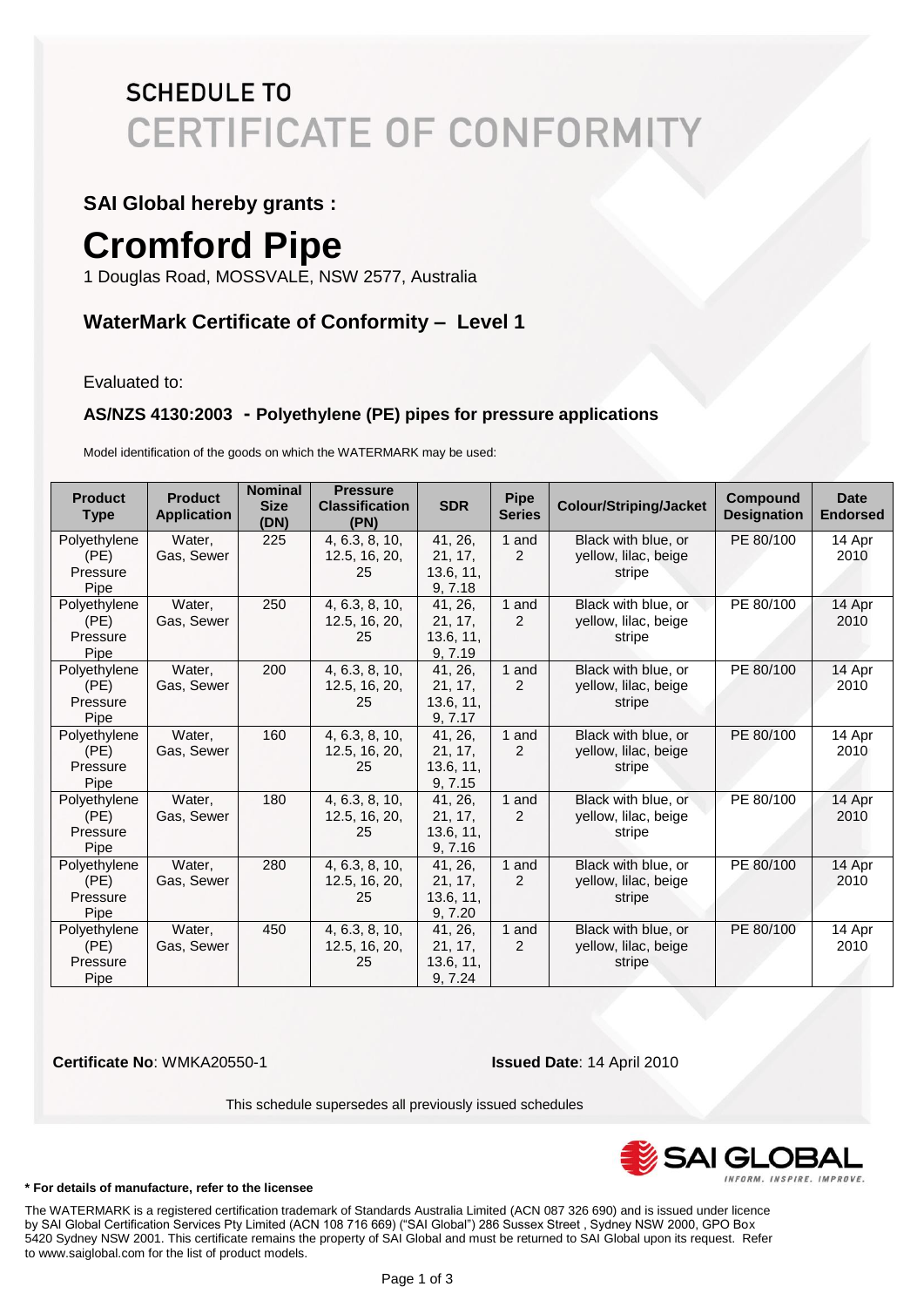### **SCHEDULE TO CERTIFICATE OF CONFORMITY**

| <b>Product</b><br><b>Type</b>            | <b>Product</b><br><b>Application</b> | <b>Nominal</b><br><b>Size</b><br>(DN) | <b>Pressure</b><br><b>Classification</b><br>(PN) | <b>SDR</b>                                 | <b>Pipe</b><br><b>Series</b> | <b>Colour/Striping/Jacket</b>                         | <b>Compound</b><br><b>Designation</b> | <b>Date</b><br><b>Endorsed</b> |
|------------------------------------------|--------------------------------------|---------------------------------------|--------------------------------------------------|--------------------------------------------|------------------------------|-------------------------------------------------------|---------------------------------------|--------------------------------|
| Polyethylene<br>(PE)<br>Pressure<br>Pipe | Water,<br>Gas, Sewer                 | 500                                   | 4, 6.3, 8, 10,<br>12.5, 16, 20,<br>25            | 41, 26,<br>21, 17,<br>13.6, 11,<br>9, 7.25 | 1 and<br>$\overline{2}$      | Black with blue, or<br>yellow, lilac, beige<br>stripe | PE 80/100                             | 14 Apr<br>2010                 |
| Polyethylene<br>(PE)<br>Pressure<br>Pipe | Water,<br>Gas, Sewer                 | 400                                   | 4, 6.3, 8, 10,<br>12.5, 16, 20,<br>25            | 41, 26,<br>21, 17,<br>13.6, 11,<br>9, 7.23 | 1 and<br>$\overline{2}$      | Black with blue, or<br>yellow, lilac, beige<br>stripe | PE 80/100                             | 14 Apr<br>2010                 |
| Polyethylene<br>(PE)<br>Pressure<br>Pipe | Water,<br>Gas, Sewer                 | 315                                   | 4, 6.3, 8, 10,<br>12.5, 16, 20,<br>25            | 41, 26,<br>21, 17,<br>13.6, 11,<br>9, 7.21 | 1 and<br>$\overline{c}$      | Black with blue, or<br>yellow, lilac, beige<br>stripe | PE 80/100                             | 14 Apr<br>2010                 |
| Polyethylene<br>(PE)<br>Pressure<br>Pipe | Water,<br>Gas, Sewer                 | 355                                   | 4, 6.3, 8, 10,<br>12.5, 16, 20,<br>25            | 41, 26,<br>21, 17,<br>13.6, 11,<br>9, 7.22 | 1 and<br>$\overline{2}$      | Black with blue, or<br>yellow, lilac, beige<br>stripe | PE 80/100                             | 14 Apr<br>2010                 |
| Polyethylene<br>(PE)<br>Pressure<br>Pipe | Water,<br>Gas, Sewer                 | 40                                    | 4, 6.3, 8, 10,<br>12.5, 16, 20,<br>25            | 41, 26,<br>21, 17,<br>13.6, 11,<br>9, 7.7  | 1 and<br>$\overline{2}$      | Black with blue, or<br>yellow, lilac, beige<br>stripe | PE 80/100                             | 14 Apr<br>2010                 |
| Polyethylene<br>(PE)<br>Pressure<br>Pipe | Water,<br>Gas, Sewer                 | 50                                    | 4, 6.3, 8, 10,<br>12.5, 16, 20,<br>25            | 41, 26,<br>21, 17,<br>13.6, 11,<br>9, 7.8  | 1 and<br>$\overline{2}$      | Black with blue, or<br>yellow, lilac, beige<br>stripe | PE 80/100                             | 14 Apr<br>2010                 |
| Polyethylene<br>(PE)<br>Pressure<br>Pipe | Water,<br>Gas, Sewer                 | 32                                    | 4, 6.3, 8, 10,<br>12.5, 16, 20,<br>25            | 41, 26,<br>21, 17,<br>13.6, 11,<br>9, 7.6  | 1 and<br>$\overline{2}$      | Black with blue, or<br>yellow, lilac, beige<br>stripe | PE 80/100                             | 14 Apr<br>2010                 |
| Polyethylene<br>(PE)<br>Pressure<br>Pipe | Water,<br>Gas, Sewer                 | 20                                    | 4, 6.3, 8, 10,<br>12.5, 16, 20,<br>25            | 41, 26,<br>21, 17,<br>13.6, 11,<br>9, 7.4  | 1 and<br>$\overline{2}$      | Black with blue, or<br>yellow, lilac, beige<br>stripe | PE 80/100                             | 14 Apr<br>2010                 |
| Polyethylene<br>(PE)<br>Pressure<br>Pipe | Water,<br>Gas, Sewer                 | 25                                    | 4, 6.3, 8, 10,<br>12.5, 16, 20,<br>25            | 41, 26,<br>21, 17,<br>13.6, 11,<br>9, 7.5  | 1 and<br>$\overline{2}$      | Black with blue, or<br>yellow, lilac, beige<br>stripe | PE 80/100                             | 14 Apr<br>2010                 |
| Polyethylene<br>(PE)<br>Pressure<br>Pipe | Water,<br>Gas, Sewer                 | 63                                    | 4, 6.3, 8, 10,<br>12.5, 16, 20,<br>25            | 41, 26,<br>21, 17,<br>13.6, 11,<br>9, 7.9  | 1 and<br>$\overline{2}$      | Black with blue, or<br>yellow, lilac, beige<br>stripe | PE 80/100                             | 14 Apr<br>2010                 |
| Polyethylene<br>(PE)<br>Pressure<br>Pipe | Water,<br>Gas, Sewer                 | 125                                   | 4, 6.3, 8, 10,<br>12.5, 16, 20,<br>25            | 41, 26,<br>21, 17,<br>13.6, 11,<br>9, 7.13 | 1 and<br>$\overline{2}$      | Black with blue, or<br>yellow, lilac, beige<br>stripe | PE 80/100                             | 14 Apr<br>2010                 |
| Polyethylene<br>(PE)<br>Pressure<br>Pipe | Water,<br>Gas, Sewer                 | 140                                   | 4, 6.3, 8, 10,<br>12.5, 16, 20,<br>25            | 41, 26,<br>21, 17,<br>13.6, 11,<br>9, 7.14 | 1 and<br>$\overline{2}$      | Black with blue, or<br>yellow, lilac, beige<br>stripe | PE 80/100                             | 14 Apr<br>2010                 |

 **Certificate No:** WMKA20550-1 **Issued Date:** 14 April 2010

This schedule supersedes all previously issued schedules



#### **Registered by:**

The WATERMARK is a registered certification trademark of Standards Australia Limited (ACN 087 326 690) 286 Sussex Street, Sydney NSW 2000, GPO Box 5420 Sydney NSW 2001 and is issued under licence by SAI Global Certification Services Pty Limited (ACN 108 716 669) ("SAI Global") 286 Sussex Street, Sydney NSW 2000, GPO Box 5420 Sydney NSW 2001. This certificate remains the property of SAI Global and must be returned to SAI Global upon its request. Refer to www.saiglobal.com for the list of product models.